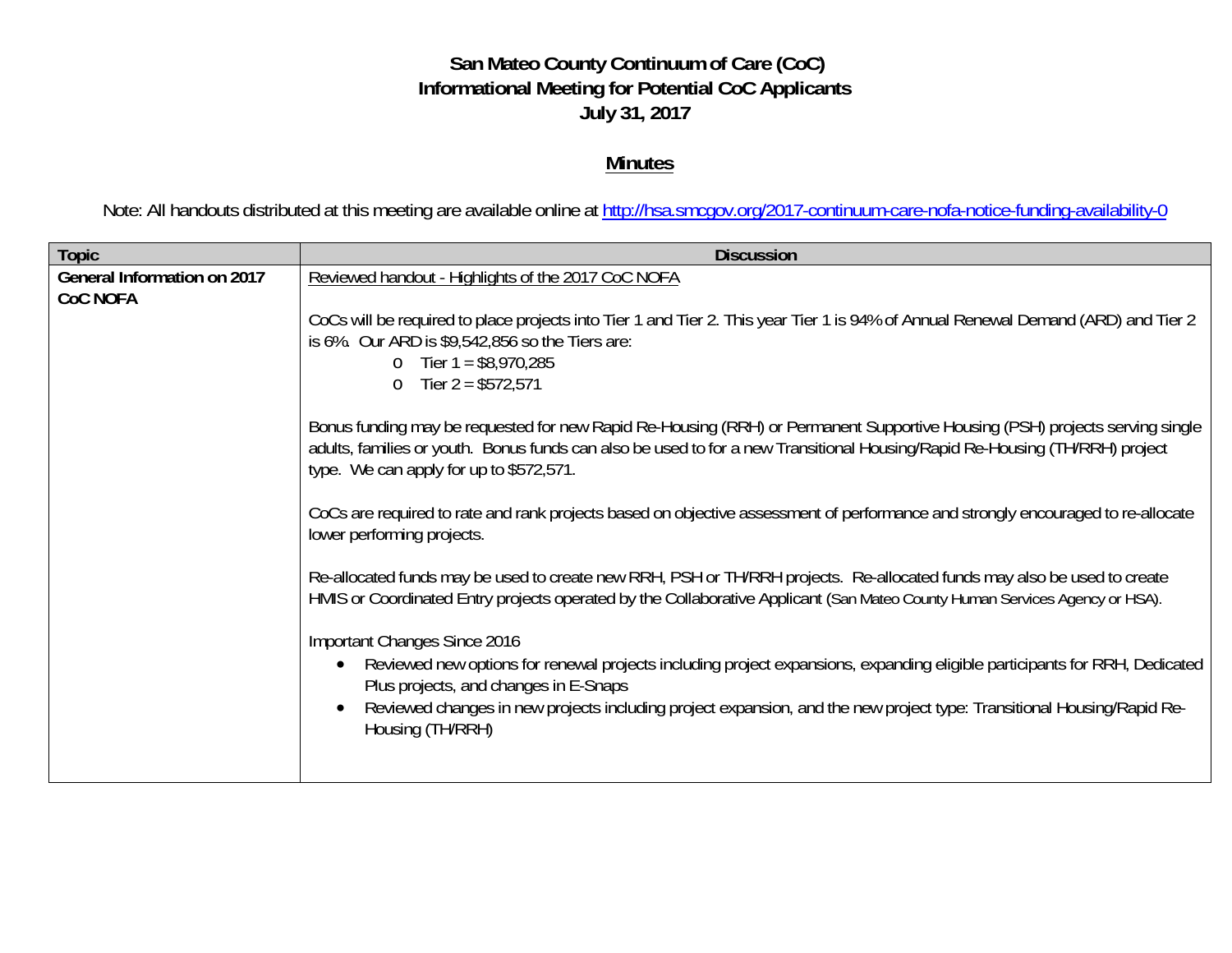| <b>Topic</b>                                                                           | <b>Discussion</b>                                                                                                                                                                                                                                                                                                                                                                                                                                                                                                                                                           |
|----------------------------------------------------------------------------------------|-----------------------------------------------------------------------------------------------------------------------------------------------------------------------------------------------------------------------------------------------------------------------------------------------------------------------------------------------------------------------------------------------------------------------------------------------------------------------------------------------------------------------------------------------------------------------------|
| <b>Applicant Process and</b><br><b>Instructions for Renewal</b><br><b>Applications</b> | Reviewed handout - Information for Renewal Applicants                                                                                                                                                                                                                                                                                                                                                                                                                                                                                                                       |
|                                                                                        | The NOFA can be accessed at htttp://www.hudexchange.info. It establishes this year's funding criteria for the Continuum of Care<br>(CoC) Homeless Assistance Programs (sometimes also referred to as the McKinney-Vento Homeless Assistance Act programs).                                                                                                                                                                                                                                                                                                                  |
|                                                                                        | As in past competitions, HUD is asking all CoCs to place projects into Tier 1 and Tier 2. This year's Tier 2 is 6% of the CoC's<br>Annual Renewal Demand or \$572,571. If a bonus project is placed in Tier 1, then an amount equivalent to the amount requested<br>for the bonus must also be placed in Tier 2.                                                                                                                                                                                                                                                            |
|                                                                                        | As in previous years, communities are being encouraged to carefully assess how projects are performing when ranking renewal<br>grants. A written policy and process for rating and ranking in the 2017 CoC competition will be approved by the CoC Steering<br>Committee on August 7, 2017. The policy is expected to be substantially similar to the 2016 Project Review and Ranking Process<br>(available online at<br>http://hsa.smcgov.org/sites/hsa.smcgov.org/files/2016%20Project%20Review%20and%20Ranking%20Policy.pdf), but some<br>changes are likely to be made. |
|                                                                                        | Renewal project Applications must be completed in e-snaps, exported to a pdf document, and emailed to Jessica<br>Silverberg (JSilverberg@smcgov.org) and Brian Eggers (BEggers@smcgov.org), along with the completed Project<br>Performance Report and attachments, by August 23rd, 2017 by 5:00pm. Handout has more details on the timeline and process.                                                                                                                                                                                                                   |
| <b>E-Snaps Project Application</b><br><b>Tips</b>                                      | Reviewed handout - Tips for Completing the 2017 Renewal Project Application in E-snaps                                                                                                                                                                                                                                                                                                                                                                                                                                                                                      |
|                                                                                        | The document provided some tips about completing the Renewal Project Application and also noted the main items that have<br>changed since 2016. Applicants are strongly advised to download the documents from the HUD Exchange website and carefully<br>review all the sections that are relevant for their application(s).                                                                                                                                                                                                                                                |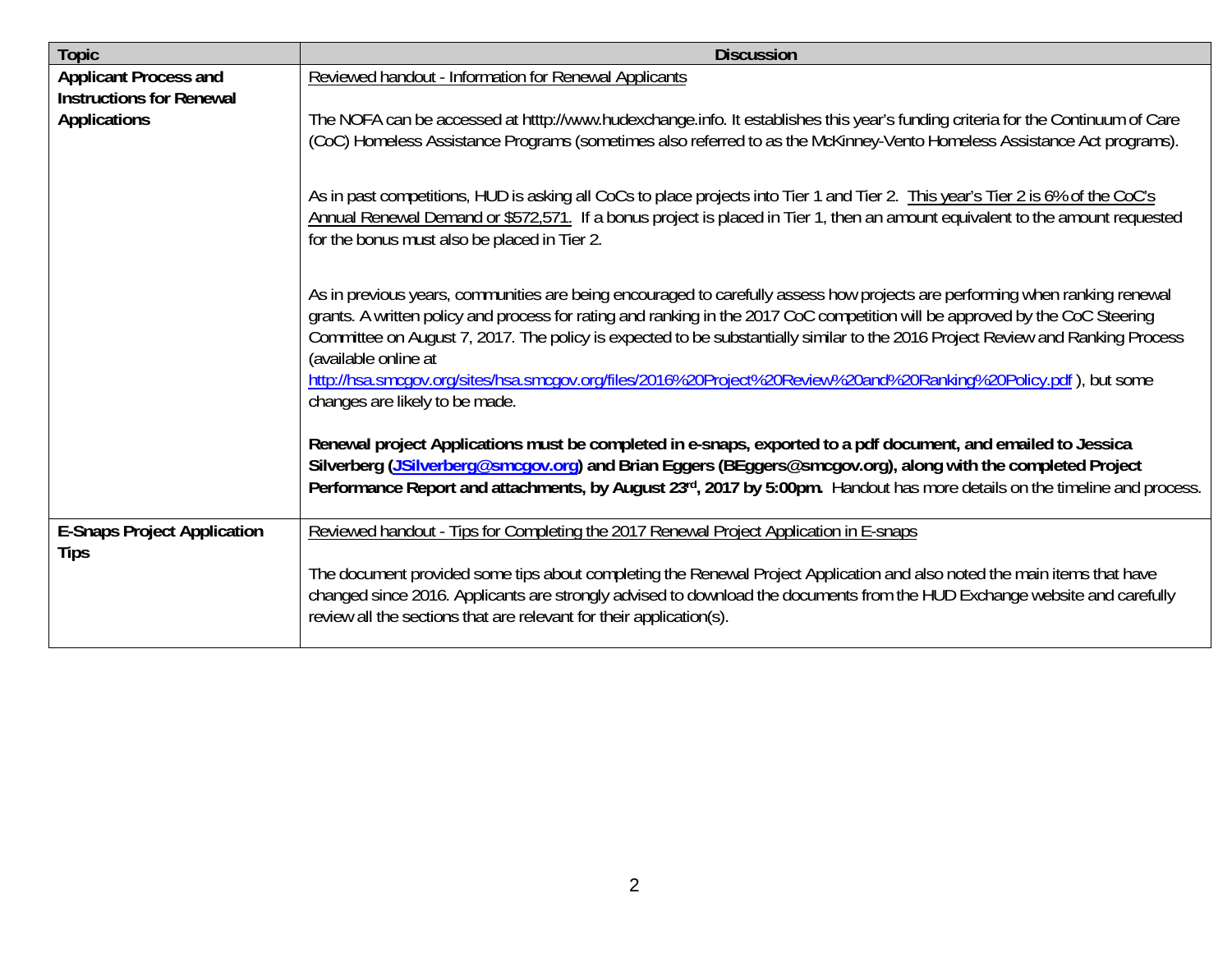| <b>Topic</b>                 | <b>Discussion</b>                                                                                                                                                                                                                                                                                                                                                                                                                                                                                                                                              |
|------------------------------|----------------------------------------------------------------------------------------------------------------------------------------------------------------------------------------------------------------------------------------------------------------------------------------------------------------------------------------------------------------------------------------------------------------------------------------------------------------------------------------------------------------------------------------------------------------|
| <b>Applicant Process and</b> | Reviewed handout - Information for New Applicants - Availability of Funding for New Projects                                                                                                                                                                                                                                                                                                                                                                                                                                                                   |
| <b>Instructions for New</b>  |                                                                                                                                                                                                                                                                                                                                                                                                                                                                                                                                                                |
| <b>Applications</b>          | San Mateo County is eligible to request up to \$572,571 for bonus permanent housing projects, which may include: (1) permanent<br>supportive housing (PSH) serving chronically homeless households with the greatest severity of need and longest histories of<br>homelessness; (2) rapid re-housing (RRH) projects serving homeless single adults or families with children and (3) joint transitional-<br>housing/rapid re-housing (TH/RRH) projects (a new option in 2017). The handout has more details on the eligible project types and<br>requirements. |
|                              | San Mateo County may also create new projects through the re-allocation of funds from lower performing existing grants. The<br>amount of available re-allocation funds is expected to be in the range of \$100,000 to \$200,000 (but the amount available for re-<br>allocation could vary significantly) and may be used for the same project types as described above. These funds may also be used<br>by the CoC Lead Agency (HSA) for dedicated HMIS projects or Coordinated Entry projects.                                                               |
|                              | A written policy and process for rating and ranking in the 2017 CoC competition will be approved by the CoC Steering Committee on<br>August 7, 2017. The policy is expected to be substantially similar to the 2016 Project Review and Ranking Process (available online<br>at http://hsa.smcgov.org/sites/hsa.smcgov.org/files/2016%20Project%20Review%20and%20Ranking%20Policy.pdf), but some<br>changes are likely to be made.                                                                                                                              |
|                              | The New Project Application Narrative Template is being created and will be posted on the HSA NOFA site at<br>http://hsa.smcqov.org/2017-continuum-care-nofa-notice-funding-availability-0                                                                                                                                                                                                                                                                                                                                                                     |
|                              | Project Applications must be submitted via email to Jessica Silverberg (JSilverberg@smcgov.org) and Brian Eggers<br>(BEggers@smcgov.org) by August 23rd, 2017 by 5:00pm. The email should include both the PDF of the Project Application<br>from e-snaps and the completed New Project Application Narrative. The handout has more details on the timeline and process.                                                                                                                                                                                       |